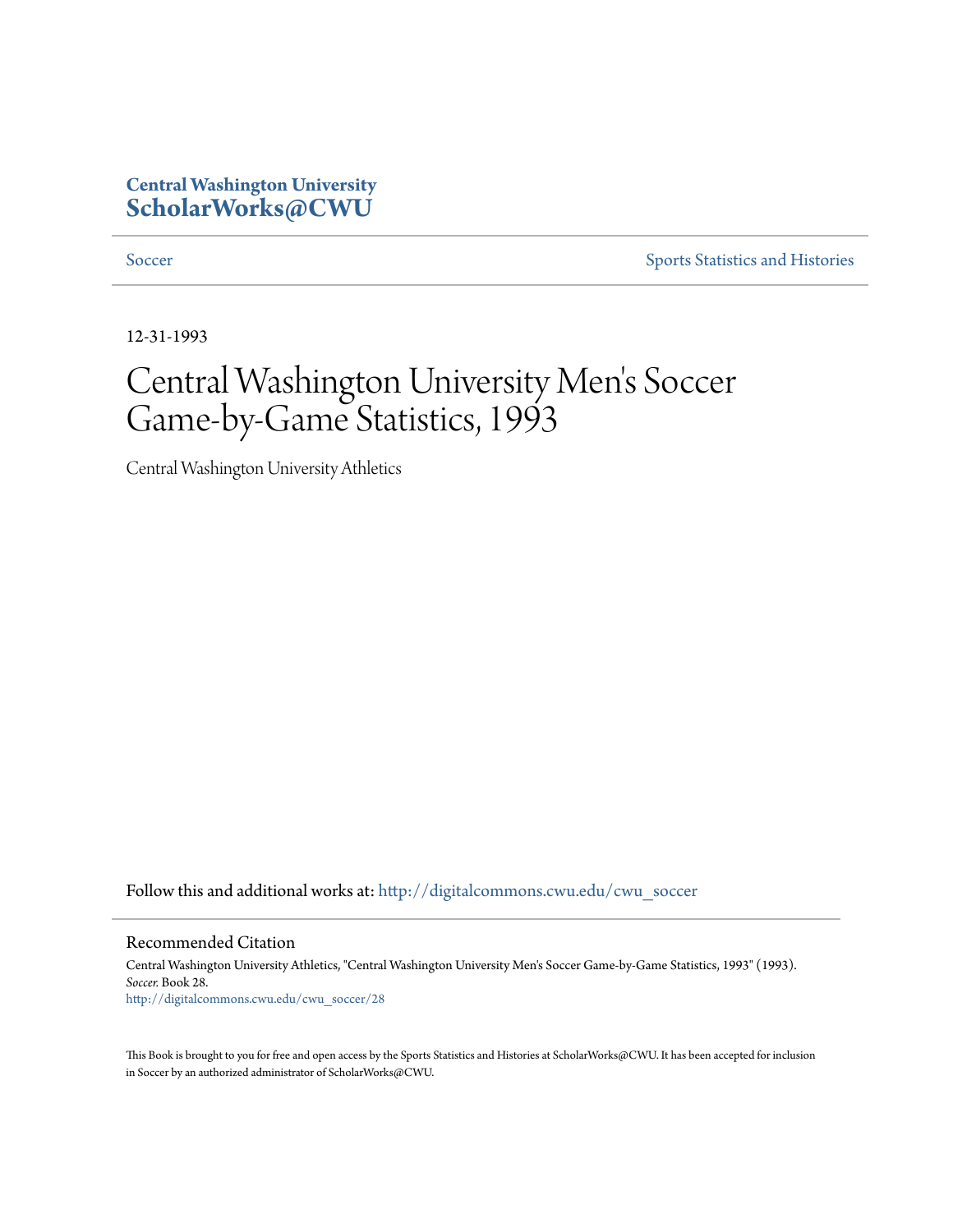1993 CWU Men's Soccer Statistics - Game-by-Game

Team Totals

| Opponent               | SA | GM          | Ass            | F              | $\mathsf C$    | 0              |                  |                  |
|------------------------|----|-------------|----------------|----------------|----------------|----------------|------------------|------------------|
| 8-27/Seattle 8         |    | 2           | $\mathbf{1}$   | 10             | 2              | $\overline{0}$ |                  |                  |
| 9-8/Trinity Western 15 |    |             | $\overline{4}$ | 3              | $\overline{4}$ | 7              | 0                |                  |
| 9-11/Western Baptist   |    |             | 20             | $\mathbf{1}$   | $\overline{0}$ | 8              | 8                | $\boldsymbol{0}$ |
| 9-14/Concordia         |    | 6           | $\mathbf{1}$   | $\mathbf{1}$   | 11             | 3              | $\mathbf{1}$     |                  |
| 9-15/George Fox        |    | 6           | 2              | 2              | 28             | 3              | $\overline{4}$   |                  |
| 9-19/Pacific 20        |    | 3           | $\overline{2}$ | 18             | 8              | $\overline{1}$ |                  |                  |
| 9-22/Evergreen State   |    |             | 20             | 3              | $\mathbf{1}$   | 27             | 8                | $\mathbf{1}$     |
| 9-25/Linfield 10       |    | 3           | 4              | 21             | $\overline{2}$ | $\mathbf 1$    |                  |                  |
| 9-29/Puget Sound       |    | 13          | 2              | 3              | 23             | $\overline{2}$ | 3                |                  |
| 10-2/Western Wash.33   |    |             | 3              | $\overline{4}$ | 30             | 15             | $\mathbf{1}$     |                  |
| 10-6/Seattle 10        |    | 3           | $\overline{2}$ | 16             | 4              | 3              |                  |                  |
| 10-9/Simon Fraser      |    | 9           | $\overline{1}$ | $\overline{0}$ | 10             | $\overline{2}$ | 2                |                  |
| 10-10/Portland State   |    |             | 22             | 4              | $\overline{2}$ | 29             | 6                | $\mathbf{1}$     |
| 10-16/Whitworth        |    | 11          | $\overline{0}$ | $\overline{0}$ | 12             | 10             | $\boldsymbol{0}$ |                  |
| 10-20/Whitman          |    | 18          | $\mathbf{1}$   | $\overline{1}$ | 16             | 7              | $\overline{2}$   |                  |
| 10-23/Pacific Lutheran |    |             | 11             | 2              | $\overline{2}$ | 28             | 4                | $\overline{4}$   |
| 10-30/Puget Sound      |    | 17          | 5              | 3              | 17             | 6              | 0                |                  |
| 11-3/Simon Fraser      |    | 14          | 2              | 2              | 15             | 9              | 4                |                  |
| Totals 263             | 42 | 33          | 323            | 106            | 28             |                |                  |                  |
| <b>Opponent Totals</b> |    |             |                |                |                |                |                  |                  |
| Opponent               | SA | GM          | Ass            | F              | C              | 0              |                  |                  |
| 8-27/Seattle 16        |    | $\mathbf 1$ | $\mathbf{1}$   | 12             | 3              | $\overline{0}$ |                  |                  |
| 9-8/Trinity Western 5  |    |             | 2              | 0              | 7              | 4              | $\mathbf{1}$     |                  |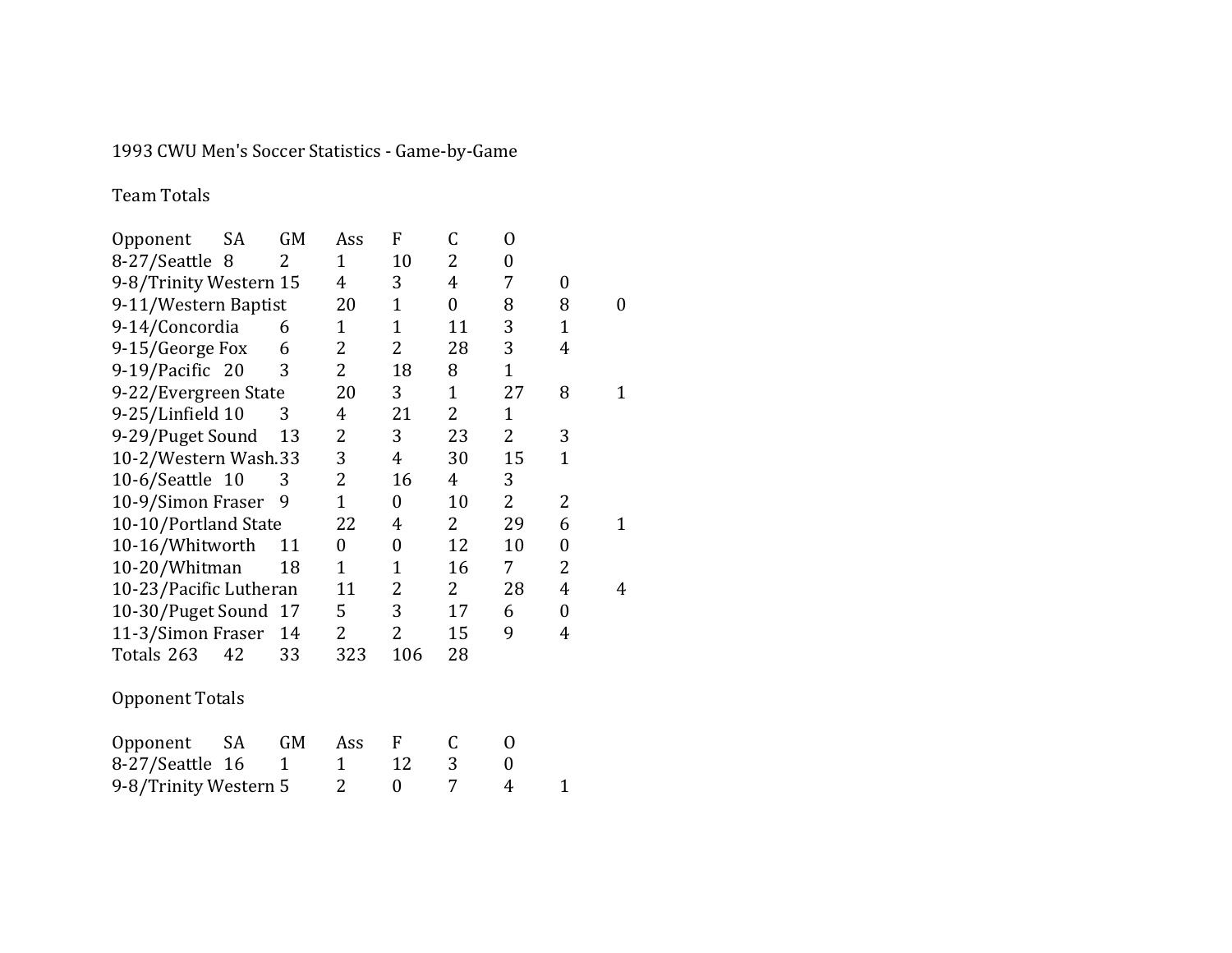| 9-11/Western Baptist   |           | 4              | 2                | $\mathbf{1}$   | 16             | 2              | $\boldsymbol{0}$ |
|------------------------|-----------|----------------|------------------|----------------|----------------|----------------|------------------|
| 9-14/Concordia         | 10        | 3              | $\boldsymbol{0}$ | 7              | 5              | 2              |                  |
| 9-15/George Fox        | 13        | 4              | 3                | 20             | 4              | 0              |                  |
| 9-19/Pacific 7         | 0         | 0              | 10               | 8              | 3              |                |                  |
| 9-22/Evergreen State   |           | 9              | $\boldsymbol{0}$ | $\overline{0}$ | 20             | 3              | $\overline{c}$   |
| 9-25/Linfield 4        | 1         | 0              | 17               | 2              | $\mathbf{1}$   |                |                  |
| 9-29/Puget Sound       | 3         | 0              | $\overline{0}$   | 11             | $\overline{4}$ | 0              |                  |
| 10-2/Western Wash.10   |           | 4              | 4                | 27             | 5              | 0              |                  |
| 19-6/Seattle 13        | 2         | 1              | 16               | 9              | $\mathbf{1}$   |                |                  |
| 10-9/Simon Fraser      | 11        | 5              | $\mathbf{1}$     | 8              | 5              | 2              |                  |
| 10-10/Portland State   |           | 8              | 4                | $\overline{2}$ | 26             | $\mathbf{1}$   | 1                |
| 10-16/Whitworth        |           | $\mathbf 1$    | $\overline{0}$   | 10             | 3              | $\overline{0}$ |                  |
| 10-20/Whitman          | 5         | $\overline{2}$ | 0                | 13             | 5              | $\overline{2}$ |                  |
| 10-23/Pacific Lutheran |           | 10             | $\mathbf{1}$     | $\mathbf{1}$   | 15             | 6              | 3                |
| 10-30/Puget Sound 13   |           | 2              | $\mathbf{1}$     | 12             | $\mathbf{1}$   | $\mathbf{1}$   |                  |
| 11-3/Simon Fraser      | 11        | 3              | 3                | 19             | 7              | 2              |                  |
| Totals 159<br>37       | 18        | 266            | 77               | 21             |                |                |                  |
| <b>Kelly Barton</b>    |           |                |                  |                |                |                |                  |
| SA<br>Opponent         | <b>GM</b> | Ass            | F                |                |                |                |                  |
| 8-27/Seattle 1         | 0         | 1              | $\mathbf{1}$     |                |                |                |                  |
| 9-8/Trinity Western 0  |           | 0              | $\boldsymbol{0}$ | $\mathbf{1}$   |                |                |                  |
| 9-11/Western Baptist   |           | 3              | $\boldsymbol{0}$ | 0              | 0              |                |                  |

| 9-8/Trinity Western 0 |   |  |  |
|-----------------------|---|--|--|
| 9-11/Western Baptist  | 3 |  |  |
| 9-14/Concordia        |   |  |  |
| 9-15/George Fox       |   |  |  |
| 9-19/Pacific 0        |   |  |  |
| 9-22/Evergreen State  |   |  |  |
| 9-25/Linfield 1       |   |  |  |
| 9-29/Puget Sound      |   |  |  |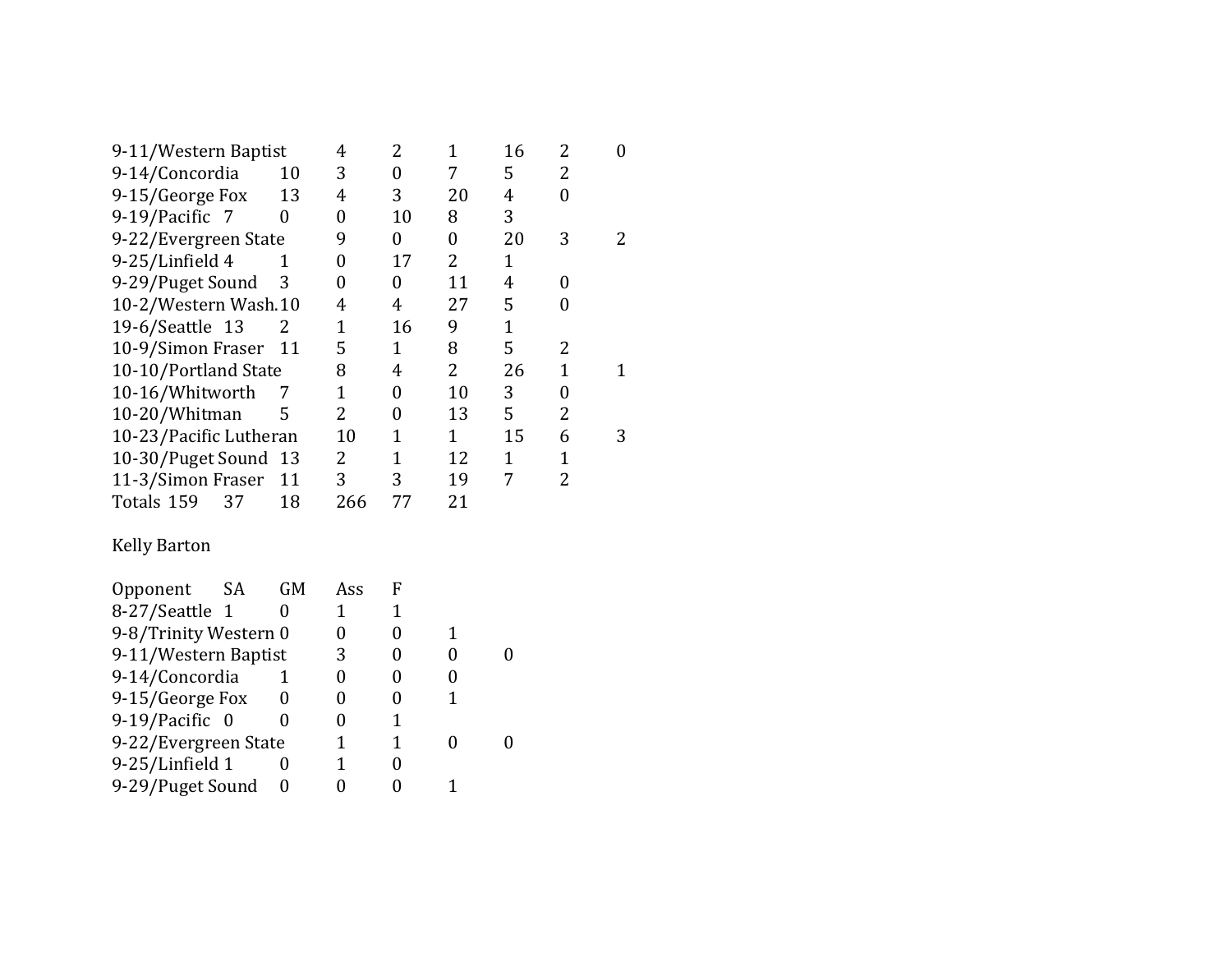| 10-2/Western Wash.3              |                  | 0              | 0                | 2              |   |
|----------------------------------|------------------|----------------|------------------|----------------|---|
| 10-6/Seattle 1                   | 0                | $\overline{0}$ | $\overline{1}$   |                |   |
| 10-9/Simon Fraser                | 2                | $\overline{0}$ | 0                | $\overline{2}$ |   |
| 10-10/Portland State             |                  | $\overline{0}$ | $\overline{0}$   | $\overline{0}$ | 3 |
| 10-20/Whitman                    | 4                | $\overline{0}$ | 0                | 1              |   |
| 10-23/Pacific Lutheran           |                  | 0              | 0                | 0              | 2 |
| 10-30/Puget Sound                | $\mathbf 1$      | 0              | $\overline{1}$   | 0              |   |
| 11-3/Simon Fraser                | 1                | $\overline{0}$ | $\boldsymbol{0}$ | $\overline{1}$ |   |
| Totals (17g)<br>19               | $\overline{1}$   | 3              | 17               |                |   |
| Dan Chase                        |                  |                |                  |                |   |
| SA<br>Opponent                   | <b>GM</b>        | Ass            | F                |                |   |
| 8-27/Seattle<br>$\boldsymbol{0}$ | 0                | $\overline{0}$ | 2                |                |   |
| 9-8/Trinity Western 1            |                  | $\overline{0}$ | $\overline{0}$   | $\overline{0}$ |   |
| 9-11/Western Baptist             |                  | $\mathbf 1$    | $\overline{0}$   | $\overline{0}$ | 5 |
| 9-14/Concordia                   | 0                | $\overline{0}$ | $\overline{0}$   | $\overline{1}$ |   |
| 9-15/George Fox                  | 0                | $\overline{0}$ | 0                | $\overline{c}$ |   |
| 9-22/Evergreen State             |                  | 2              | $\overline{1}$   | $\overline{0}$ | 2 |
| 9-25/Linfield 0                  | 0                | $\overline{0}$ | $\overline{c}$   |                |   |
| 9-29/Puget Sound                 | 0                | $\overline{0}$ | $\overline{0}$   | 1              |   |
| 10-2/Western Wash.5              |                  | $\overline{0}$ | 0                | $\overline{c}$ |   |
| 10-9/Simon Fraser                | 0                | $\overline{0}$ | $\overline{0}$   | $\overline{0}$ |   |
| 10-10/Portland State             |                  | $\overline{1}$ | $\overline{0}$   | $\mathbf 1$    | 3 |
| 10-16/Whitworth                  | 0                | $\overline{0}$ | 0                | $\overline{0}$ |   |
| 10-20/Whitman                    | 0                | $\overline{0}$ | 0                | $\mathbf 1$    |   |
| 10-23/PLU<br>$\boldsymbol{0}$    | 0                | 0              | 3                |                |   |
| 10-30/Puget Sound                | $\boldsymbol{0}$ | 0              | $\boldsymbol{0}$ | $\mathbf 1$    |   |
| 11-3/Simon Fraser                | $\overline{0}$   | $\overline{0}$ | $\overline{0}$   | $\overline{c}$ |   |
| Totals (16g)<br>10               | $\overline{1}$   | 1              | 27               |                |   |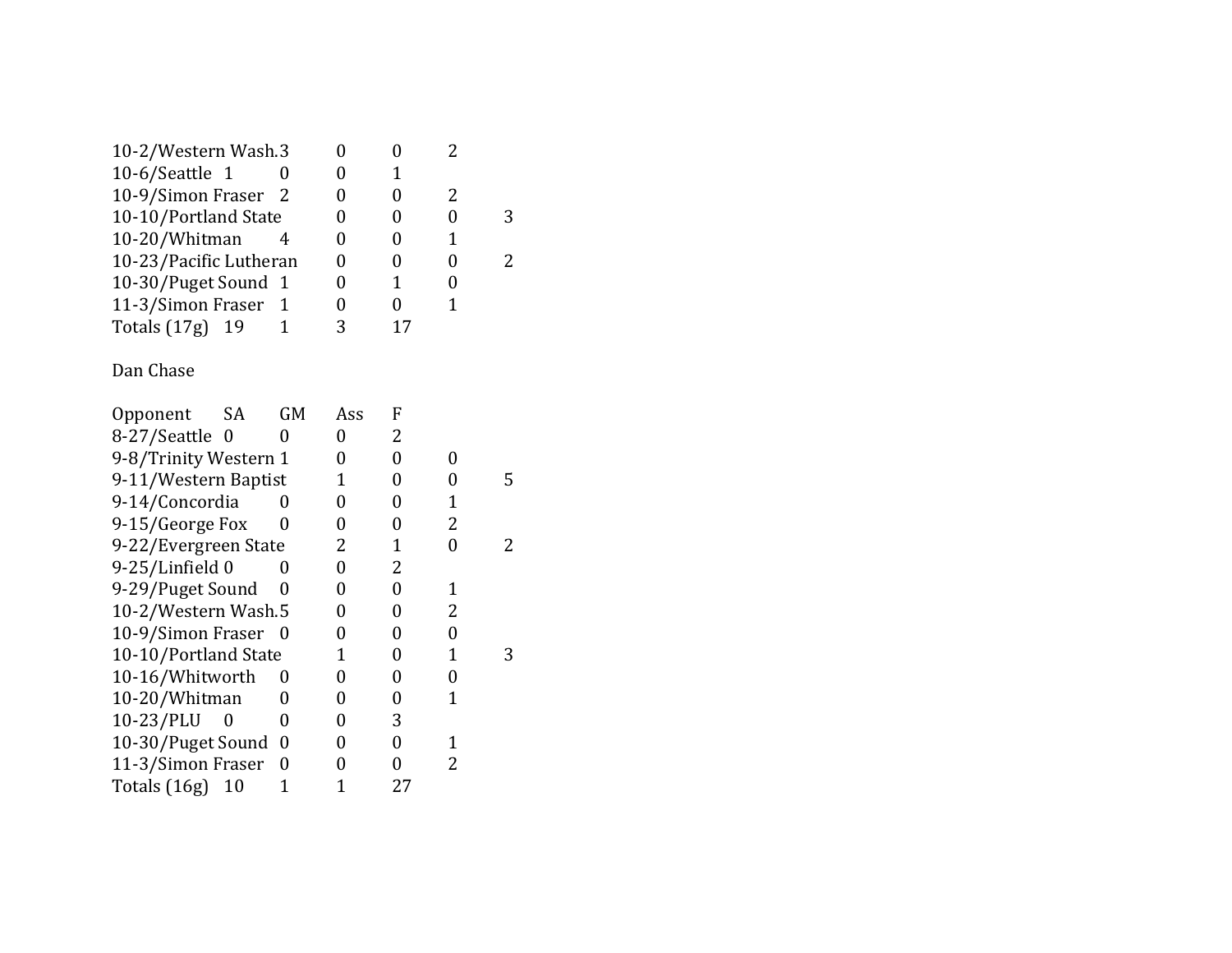## Cris Fastrup

| Opponent                      | SA               | GM        | Ass            | F              |                |   |
|-------------------------------|------------------|-----------|----------------|----------------|----------------|---|
| 9-8/Trinity Western 0         |                  |           | 0              | 0              | $\overline{0}$ |   |
| 9-22/Evergreen State          |                  | 1         | 0              | 0              | 0              |   |
| 10-30/Puget Sound 1           |                  |           | 0              | 0              | $\mathbf 1$    |   |
| Totals (3g)<br>$\overline{2}$ |                  | 0         | 0              | 1              |                |   |
| Paul George                   |                  |           |                |                |                |   |
| Opponent                      | <b>SA</b>        | <b>GM</b> | Ass            | F              |                |   |
| 9-8/Trinity Western 0         |                  |           | 0              | 0              | 0              |   |
| 9-11/Western Baptist          |                  |           | 0              | 0              | 0              | 0 |
| 9-19/Pacific 1                |                  | 0         | 0              | 0              |                |   |
| 9-22/Evergreen State          |                  |           | 0              | 0              | 0              | 1 |
| 9-25/Linfield 0               |                  | 0         | 0              | 0              |                |   |
| 9-29/Puget Sound              |                  | $\Omega$  | 0              | 0              | 0              |   |
| 10-2/Western Wash.0           |                  |           | 0              | 0              | 0              |   |
| 19-6/Seattle 0                |                  | 0         | 0              | 0              |                |   |
| 10-9/Simon Fraser             |                  | 0         | 0              | 0              | $\overline{0}$ |   |
| 10-30/Puget Sound             |                  | 0         | 0              | $\overline{0}$ | 0              |   |
| Totals $(10g)$ 1              |                  | 0         | 0              | 1              |                |   |
| Mark Henson                   |                  |           |                |                |                |   |
| Opponent SA                   |                  | <b>GM</b> | Ass            | F              |                |   |
| 9-8/Trinity Western 0         |                  |           | 0              | 0              | 0              |   |
| 9-19/Pacific 0                |                  | 0         | 0              | 0              |                |   |
| 9-22/Evergreen State          |                  |           | $\overline{0}$ | 0              | 0              | 0 |
| 19-6/Seattle                  | $\boldsymbol{0}$ | 0         | 0              | 0              |                |   |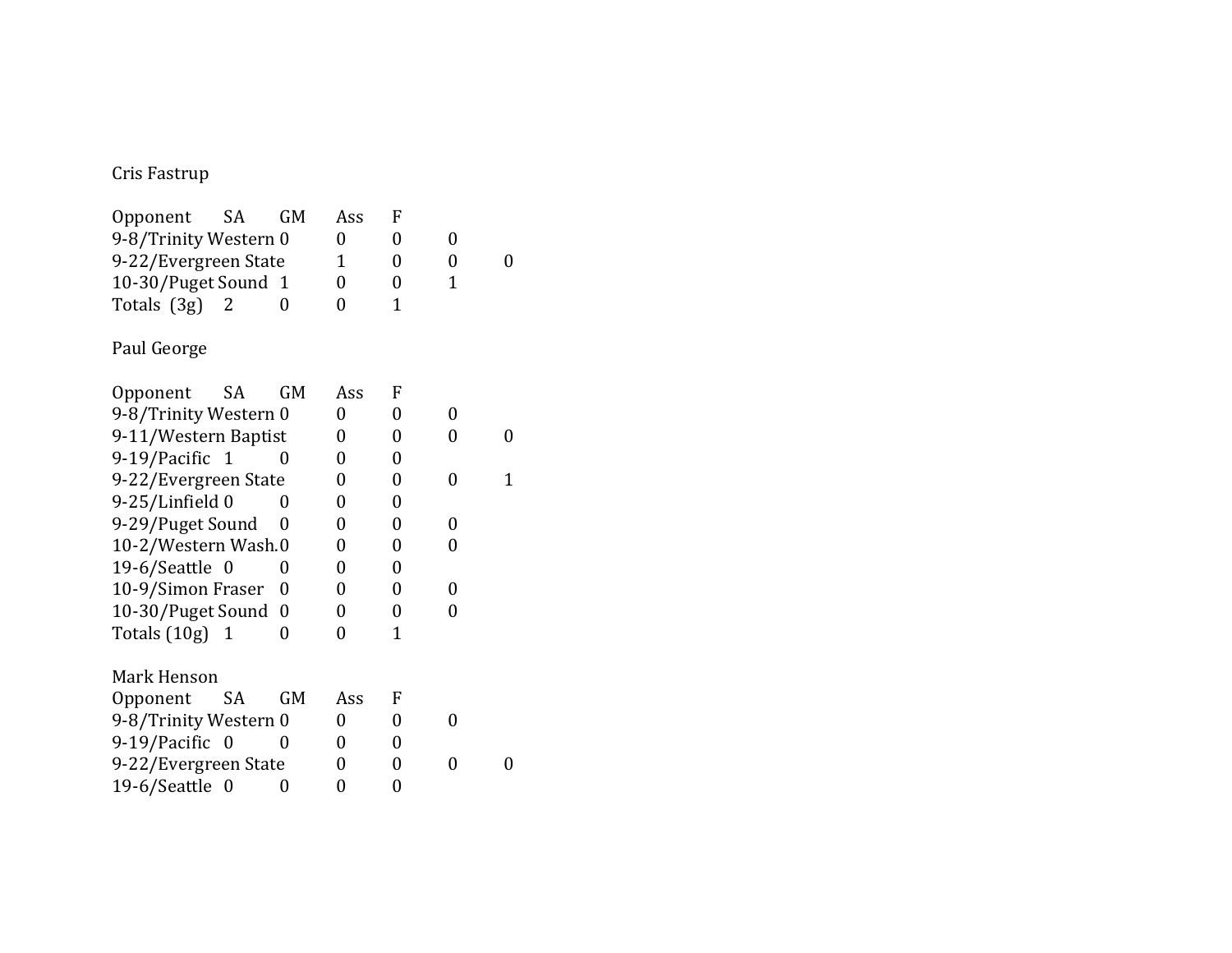| 10-9/Simon Fraser 0                     |              | $\overline{0}$ | 0              | $\overline{0}$ |   |
|-----------------------------------------|--------------|----------------|----------------|----------------|---|
| 10-10/Portland State                    |              | $\overline{0}$ | 0              | $\overline{0}$ | 0 |
| 10-30/Puget Sound 0                     |              | 0              | 0              | 0              |   |
| Totals (7g)<br>$\boldsymbol{0}$         | 0            | $\overline{0}$ | 0              |                |   |
| Erik Hildebrand                         |              |                |                |                |   |
| SA                                      | <b>GM</b>    | Ass            | F              |                |   |
| Opponent                                |              |                |                |                |   |
| 8-27/Seattle<br>0                       | 0            | $\overline{0}$ | 0              |                |   |
| 9-8/Trinity Western 5                   |              | 2              | 1              | 0              |   |
| 9-11/Western Baptist                    |              | 7              | $\overline{0}$ | $\overline{0}$ | 0 |
| 9-14/Concordia                          | 1            | 0              | 0              | 0              |   |
| 9-15/George Fox                         | 1            | 0              | 0              | 1              |   |
| 9-22/Evergreen State                    |              | 3              | 0              | $\overline{0}$ | 2 |
| 9-25/Linfield 2                         | 2            | $\overline{0}$ | $\overline{0}$ |                |   |
| 9-29/Puget Sound                        | 5            | 1              | $\overline{0}$ | 3              |   |
| 10-2/Western Wash.2                     |              | 0              | 1              | $\overline{2}$ |   |
| 19-6/Seattle 4                          | 2            | $\overline{0}$ | $\overline{0}$ |                |   |
| 10-9/Simon Fraser                       | 2            | $\overline{0}$ | $\overline{0}$ | 0              |   |
| 10-10/Portland State                    |              | 5              | 2              | $\overline{0}$ | 1 |
| 10-16/Whitworth                         | 2            | $\overline{0}$ | $\overline{0}$ | 0              |   |
| 10-20/Whitman                           | $\mathbf{1}$ | 0              | 0              | 1              |   |
| 10-23/PLU<br>$\overline{\phantom{0}}^2$ | 1            | 0              | 5              |                |   |
| 10-30/Puget Sound                       | 2            | $\mathbf 1$    | $\overline{0}$ | $\mathbf 1$    |   |
| 11-3/Simon Fraser                       | 2            | 1              | $\overline{0}$ | 0              |   |
| Totals $(17g)$ 46                       | 12           | 2              | 16             |                |   |
| Jay Gile                                |              |                |                |                |   |

| Opponent       | <b>SA</b> | <b>GM</b> | <b>Ass</b> |          |
|----------------|-----------|-----------|------------|----------|
| 8-27/Seattle 0 |           | $\theta$  | -0         | $\theta$ |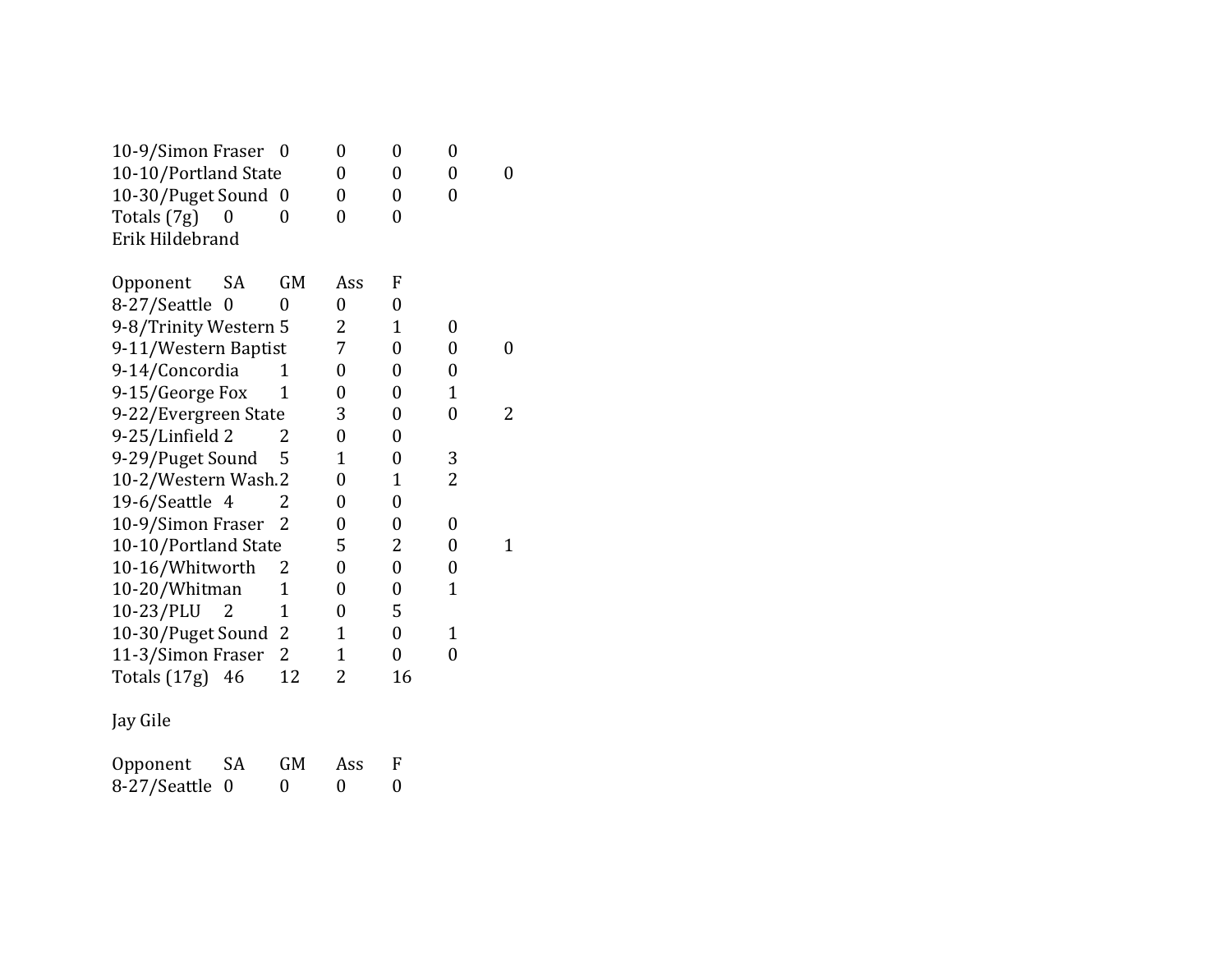| $9-19$ /Pacific 0     |          | 3 |  |
|-----------------------|----------|---|--|
| 9-22/Evergreen State  |          |   |  |
| 9-25/Linfield 0       |          |   |  |
| 9-29/Puget Sound      | $\theta$ |   |  |
| $10-6$ /Seattle 0     |          |   |  |
| 10-9/Simon Fraser     | $\theta$ |   |  |
| 10-10/Portland State  |          |   |  |
| 10-16/Whitworth       | U        |   |  |
| 10-20/Whitman         |          |   |  |
| 10-23/PLU<br>$\theta$ | 0        |   |  |
| 10-30/Puget Sound     | 0        |   |  |
| 11-3/Simon Fraser     | 0        |   |  |
| Totals $(13g)$        |          |   |  |
|                       |          |   |  |

## Pat Jenkins

| <b>SA</b><br>Opponent | GM  | Ass | F |   |  |
|-----------------------|-----|-----|---|---|--|
| 8-27/Seattle 1        |     |     |   |   |  |
| 9-8/Trinity Western 0 |     |     |   |   |  |
| 9-11/Western Baptist  |     |     |   |   |  |
| 9-14/Concordia        |     |     |   |   |  |
| 9-15/George Fox       |     |     |   |   |  |
| 9-19/Pacific 2        |     |     |   |   |  |
| 9-22/Evergreen State  |     | 3   |   |   |  |
| 9-25/Linfield 0       |     |     | 3 |   |  |
| 9-29/Puget Sound      | 0   |     |   | 1 |  |
| 10-2/Western Wash.1   |     |     |   | 2 |  |
| 19-6/Seattle $0$      |     |     |   |   |  |
| 10-9/Simon Fraser     | - 0 |     |   |   |  |
| 10-10/Portland State  |     |     |   |   |  |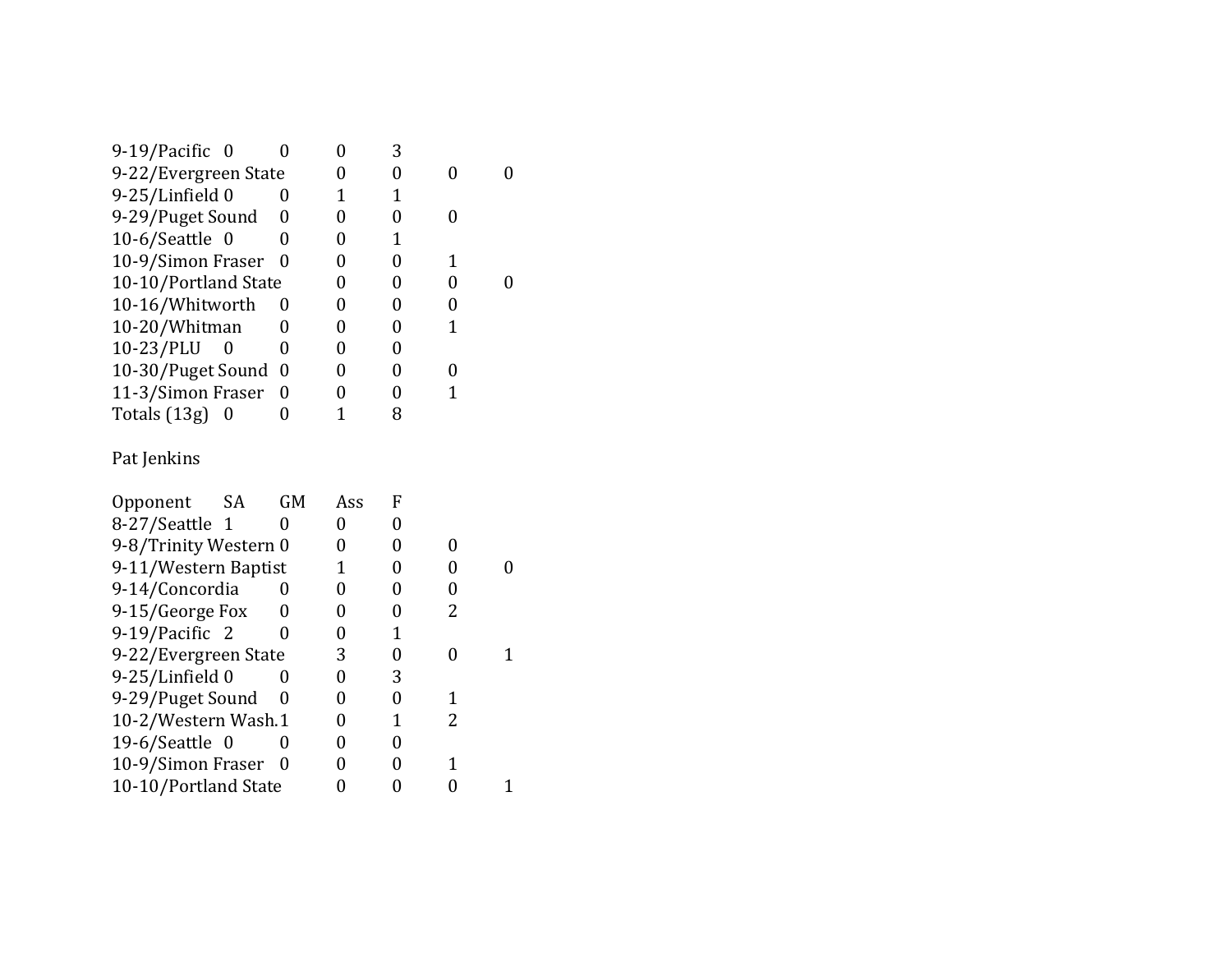| 10-16/Whitworth       |                  | 0                | 0                | 0                | 0                |             |
|-----------------------|------------------|------------------|------------------|------------------|------------------|-------------|
| Totals $(14g)$ 8      |                  | $\overline{0}$   | $\overline{1}$   | 12               |                  |             |
| <b>Scott Maharry</b>  |                  |                  |                  |                  |                  |             |
| Opponent              | SA               | <b>GM</b>        | Ass              | F                |                  |             |
| 10-30/Puget Sound     |                  | 0                | 0                | 0                | 1                |             |
| Totals (1g)           | 0                | 0                | 0                | 1                |                  |             |
| <b>Matt Morton</b>    |                  |                  |                  |                  |                  |             |
| Opponent              | SA               | <b>GM</b>        | Ass              | F                |                  |             |
| 8-27/Seattle          | $\overline{2}$   | 0                | $\overline{0}$   | 2                |                  |             |
| 9-8/Trinity Western 0 |                  |                  | 0                | $\boldsymbol{0}$ | 1                |             |
| 9-11/Western Baptist  |                  |                  | 0                | 0                | $\overline{0}$   | $\mathbf 1$ |
| 9-14/Concordia        |                  | 0                | $\overline{0}$   | 1                | 0                |             |
| 9-15/George Fox       |                  | 1                | $\overline{1}$   | 0                | 3                |             |
| 9-19/Pacific          | $\boldsymbol{0}$ | 0                | $\boldsymbol{0}$ | 3                |                  |             |
| 9-22/Evergreen State  |                  |                  | 0                | 0                | 0                | 1           |
| 9-25/Linfield 0       |                  | 0                | 0                | 2                |                  |             |
| 9-29/Puget Sound      |                  | 0                | $\overline{0}$   | $\boldsymbol{0}$ | 3                |             |
| 10-2/Western Wash.0   |                  |                  | 0                | $\overline{0}$   | 5                |             |
| 10-6/Seattle 0        |                  | 0                | $\overline{1}$   | 3                |                  |             |
| 10-9/Simon Fraser     |                  | 0                | $\overline{0}$   | $\boldsymbol{0}$ | $\overline{c}$   |             |
| 10-10/Portland State  |                  |                  | 0                | 0                | $\boldsymbol{0}$ | 5           |
| 10-16/Whitworth       |                  | 0                | 0                | 0                | 1                |             |
| 10-20/Whitman         |                  | 3                | $\overline{1}$   | 0                | $\overline{1}$   |             |
| 10-23/PLU             | 0                | 0                | $\mathbf{1}$     | 3                |                  |             |
| 10-30/Puget Sound     |                  | 2                | 1                | $\overline{0}$   | 1                |             |
| 11-3/Simon Fraser     |                  | $\boldsymbol{0}$ | 0                | 0                | 2                |             |
| Totals (18g)          | 8                | 3                | 3                | 39               |                  |             |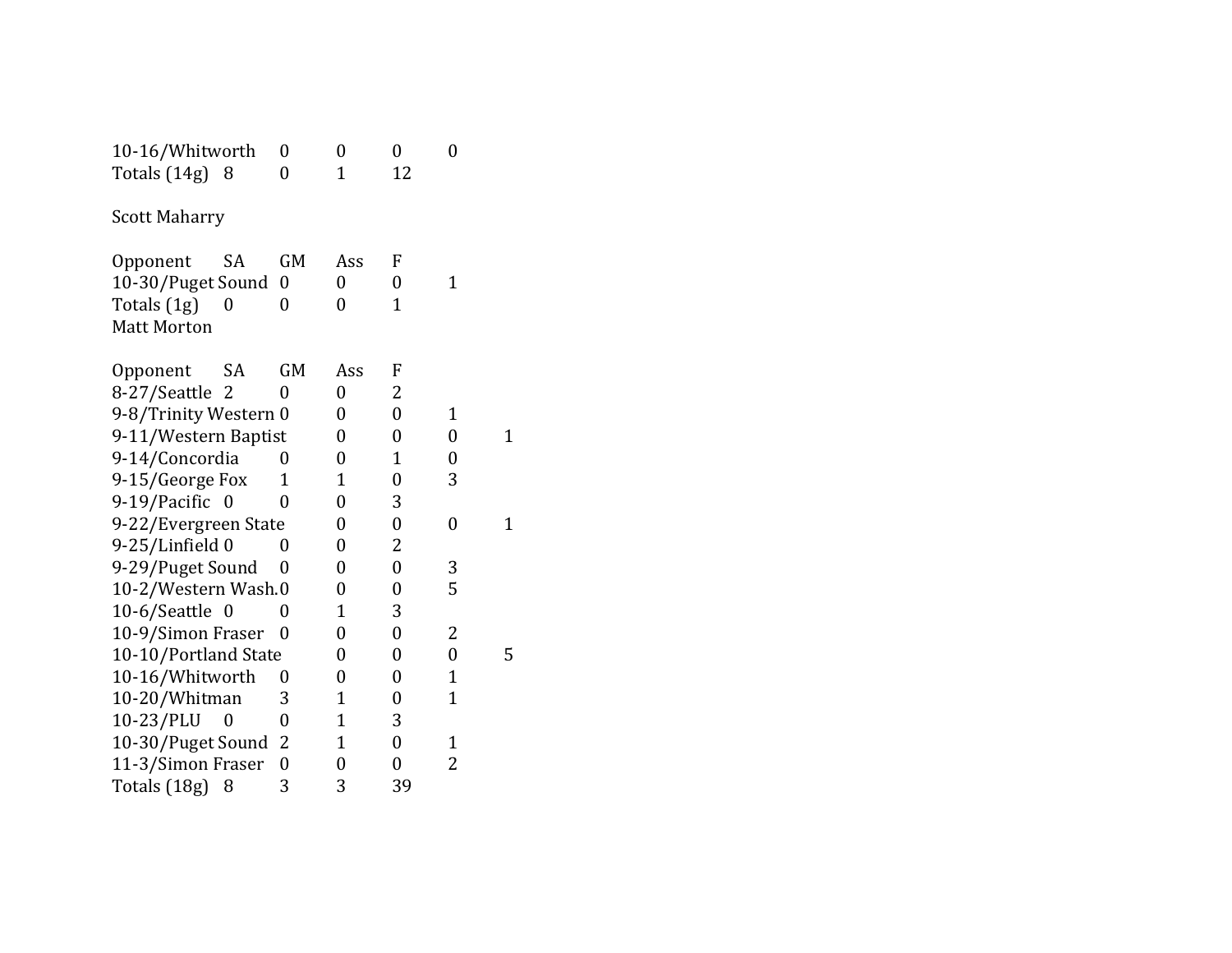## Rick Mullins

| Opponent              | SA          | GM             | Ass            | F                |                |                |
|-----------------------|-------------|----------------|----------------|------------------|----------------|----------------|
| 8-27/Seattle 1        |             | 1              | $\overline{0}$ | $\mathbf{1}$     |                |                |
| 9-8/Trinity Western 1 |             |                | $\overline{0}$ | $\mathbf{1}$     | $\mathbf 1$    |                |
| 9-11/Western Baptist  |             |                | 5              | 0                | $\overline{0}$ | 0              |
| 9-14/Concordia        |             | 1              | $\overline{0}$ | $\overline{0}$   | $\overline{0}$ |                |
| 9-15/George Fox       |             | 0              | $\overline{0}$ | 1                | 2              |                |
| 9-19/Pacific 2        |             | 1              | 1              | $\boldsymbol{0}$ |                |                |
| 9-22/Evergreen State  |             |                | 2              | $\overline{0}$   | $\overline{0}$ | 1              |
| 10-2/Western Wash.5   |             |                | 1              | 0                | $\mathbf 1$    |                |
| 10-10/Portland State  |             |                | 4              | 2                | 0              | $\overline{0}$ |
| 10-16/Whitworth       |             | 3              | 0              | 0                | 0              |                |
| 10-20/Whitman         |             | 2              | $\overline{0}$ | $\mathbf{1}$     | $\mathbf 1$    |                |
| 10-23/PLU             | 1           | $\overline{0}$ | $\overline{0}$ | $\mathbf{1}$     |                |                |
| 10-30/Puget Sound     |             | 4              | 1              | $\mathbf 1$      | 0              |                |
| 11-3/Simon Fraser     |             | 3              | $\overline{0}$ | $\overline{0}$   | 2              |                |
| Totals (14g) 34       |             | 6              | 5              | 10               |                |                |
| Slade Murphy          |             |                |                |                  |                |                |
| Opponent              | SA          | <b>GM</b>      | Ass            | F                |                |                |
| 8-27/Seattle          | $\mathbf 1$ | 1              | $\overline{0}$ | $\mathbf{1}$     |                |                |
| 9-8/Trinity Western 0 |             |                | $\overline{0}$ | $\overline{0}$   | $\overline{0}$ |                |
| 9-14/Concordia        |             | 1              | 0              | $\overline{0}$   | $\mathbf 1$    |                |
| 9-15/George Fox       |             | 2              | 1              | 0                | 2              |                |
| 9-19/Pacific 1        |             | $\theta$       | $\overline{0}$ | $\mathbf{1}$     |                |                |
| 9-22/Evergreen State  |             |                | 2              | 0                | 0              | 3              |
| 9-25/Linfield 5       |             | 1              | 0              | $\mathbf{1}$     |                |                |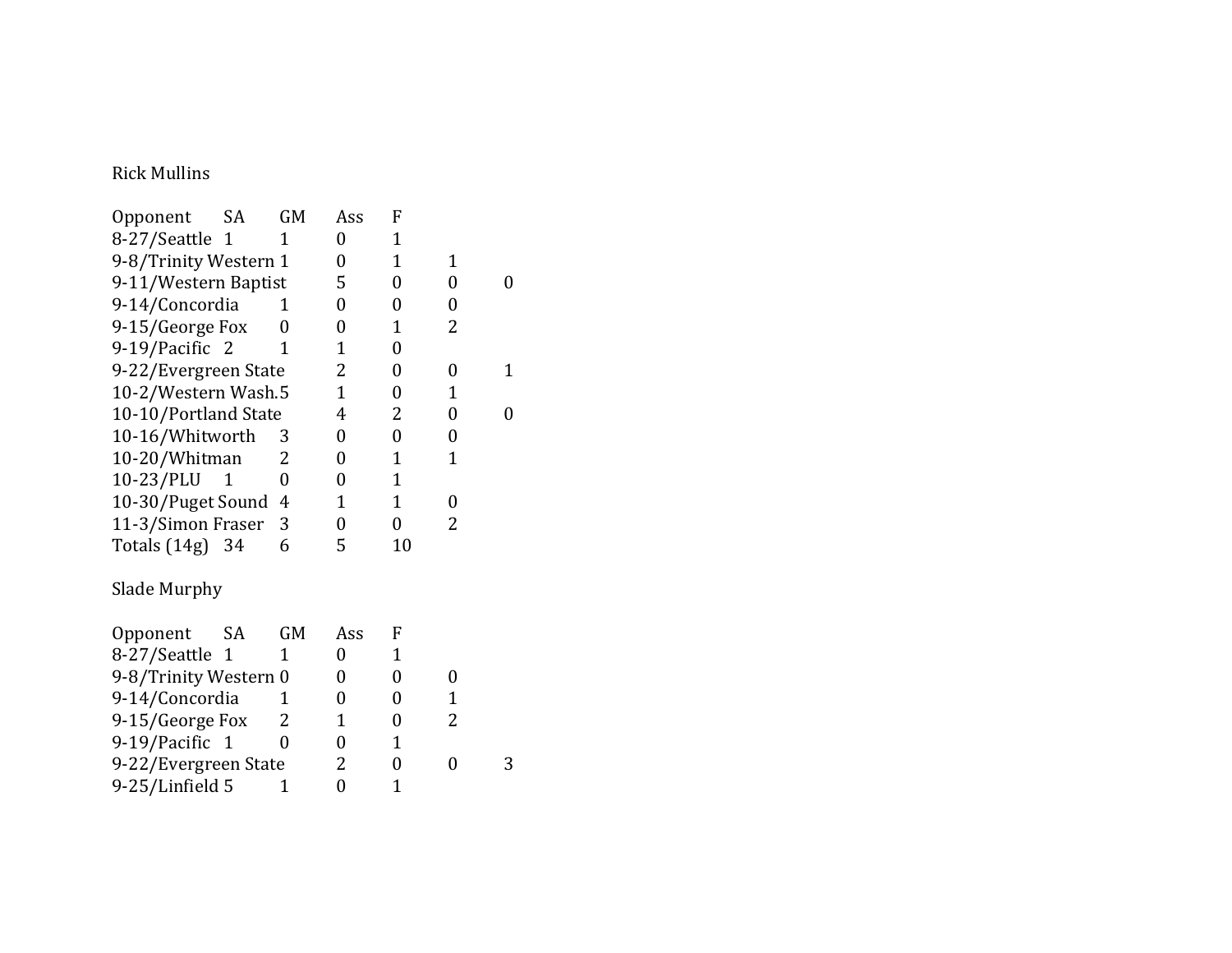| 9-29/Puget Sound     |   |   |    |   |
|----------------------|---|---|----|---|
| 10-2/Western Wash.4  |   |   |    |   |
| $10-6$ /Seattle 2    |   |   | 3  |   |
| 10-9/Simon Fraser 1  |   |   |    |   |
| 10-10/Portland State |   | 3 |    |   |
| 10-16/Whitworth      |   |   |    | 3 |
| 10-20/Whitman        |   |   |    | 2 |
| 10-23/PLU 1          | 0 |   | 2  |   |
| 10-30/Puget Sound    | 3 |   |    | 3 |
| 11-3/Simon Fraser    | 0 |   | 1  | 2 |
| Totals (17g) 31      | 5 |   | 36 |   |
|                      |   |   |    |   |

#### Nate Nelson

| Opponent             | SА | <b>GM</b>    | Ass | F |   |  |
|----------------------|----|--------------|-----|---|---|--|
| 9-14/Concordia       |    |              |     |   |   |  |
| 9-15/George Fox      |    | 0            | 0   |   |   |  |
| 9-19/Pacific 1       |    | $\mathbf{0}$ |     |   |   |  |
| 9-22/Evergreen State |    |              |     |   |   |  |
| 9-25/Linfield 1      |    |              |     |   |   |  |
| 9-29/Puget Sound     |    | $\mathbf{0}$ |     |   | 2 |  |
| 10-2/Western Wash.2  |    |              |     |   | 2 |  |
| 19-6/Seattle $0$     |    |              |     |   |   |  |
| 10-9/Simon Fraser    |    | $\mathbf{0}$ |     |   |   |  |
| 10-10/Portland State |    |              | 2   |   |   |  |
| 10-16/Whitworth      |    |              |     |   | 2 |  |
| 10-20/Whitman        |    | 2            |     |   | 2 |  |
| 10-23/PLU            | O  | $\mathbf{0}$ |     |   |   |  |
| 10-30/Puget Sound    |    | - 0          |     |   |   |  |
| 11-3/Simon Fraser    |    | 0            |     |   |   |  |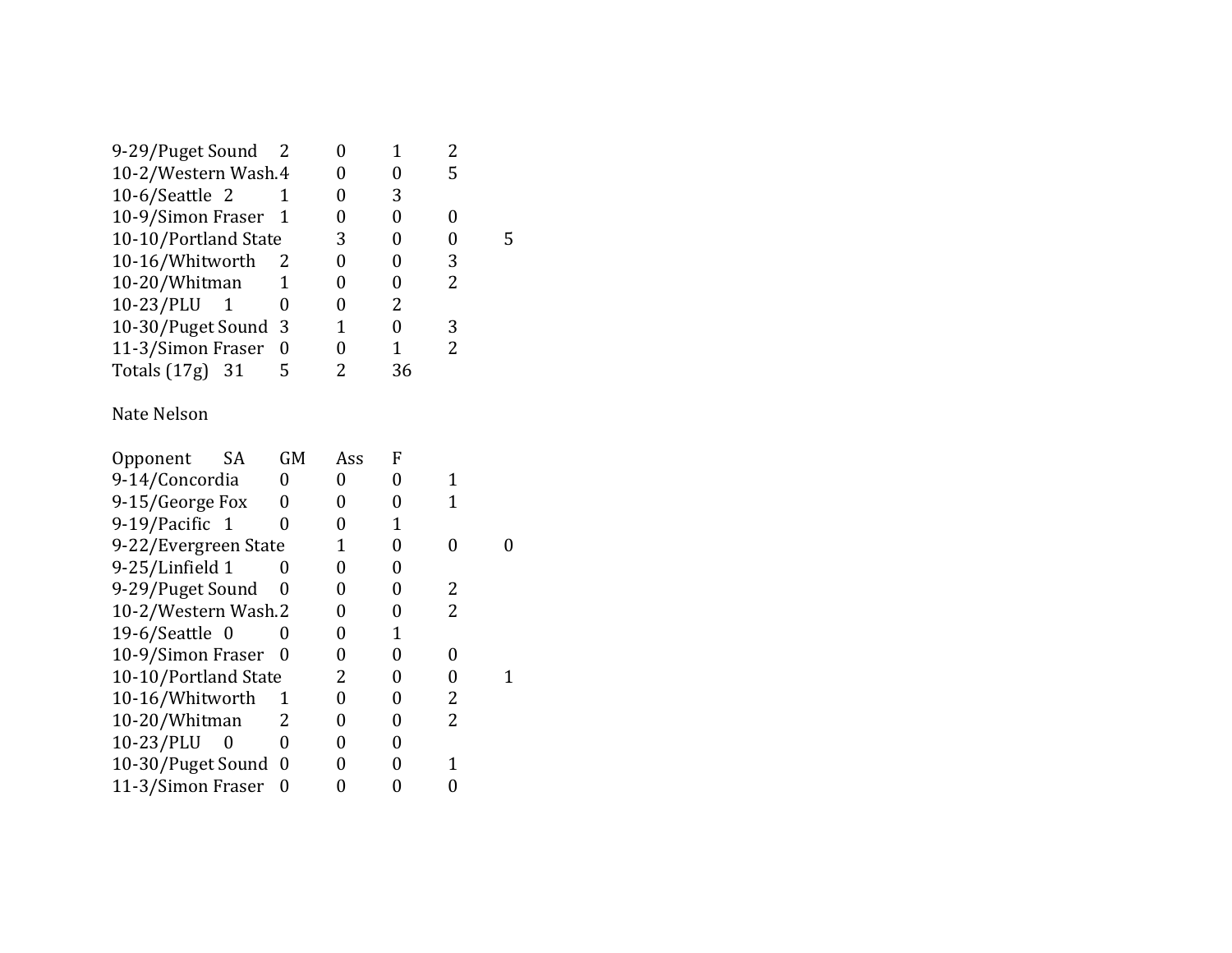| Totals (15g) 10 |  | 14 |
|-----------------|--|----|
|-----------------|--|----|

Gary Norton

| 9-8/Trinity Western 0<br>9-11/Western Baptist<br>9-15/George Fox<br>9-19/Pacific 0<br>9-22/Evergreen State<br>10-30/Puget Sound 0<br>Totals (6g) | Opponent | - SA | GM | Ass |  |  |
|--------------------------------------------------------------------------------------------------------------------------------------------------|----------|------|----|-----|--|--|
|                                                                                                                                                  |          |      |    |     |  |  |
|                                                                                                                                                  |          |      |    |     |  |  |
|                                                                                                                                                  |          |      |    |     |  |  |
|                                                                                                                                                  |          |      |    |     |  |  |
|                                                                                                                                                  |          |      |    |     |  |  |
|                                                                                                                                                  |          |      |    |     |  |  |
|                                                                                                                                                  |          |      |    |     |  |  |

## Scott Rea

| Opponent              | - SA     | <b>GM</b> | Ass | F |   |  |
|-----------------------|----------|-----------|-----|---|---|--|
| 8-27/Seattle 2        |          |           |     | 2 |   |  |
| 9-8/Trinity Western 1 |          |           |     |   |   |  |
| 9-11/Western Baptist  |          |           |     |   |   |  |
| 9-14/Concordia        |          |           |     |   | 2 |  |
| 9-15/George Fox       |          |           |     |   | 3 |  |
| 9-19/Pacific 2        |          |           |     |   |   |  |
| 9-22/Evergreen State  |          |           |     |   |   |  |
| 10-9/Simon Fraser 0   |          |           |     |   |   |  |
| 10-10/Portland State  |          |           |     |   |   |  |
| 10-16/Whitworth       |          | 0         |     |   |   |  |
| 10-20/Whitman         |          |           |     |   |   |  |
| 10-23/PLU             | $\theta$ |           |     |   |   |  |
| 10-30/Puget Sound     |          | 1         |     |   |   |  |
| 11-3/Simon Fraser     |          | 3         |     |   | 2 |  |
|                       |          |           |     |   |   |  |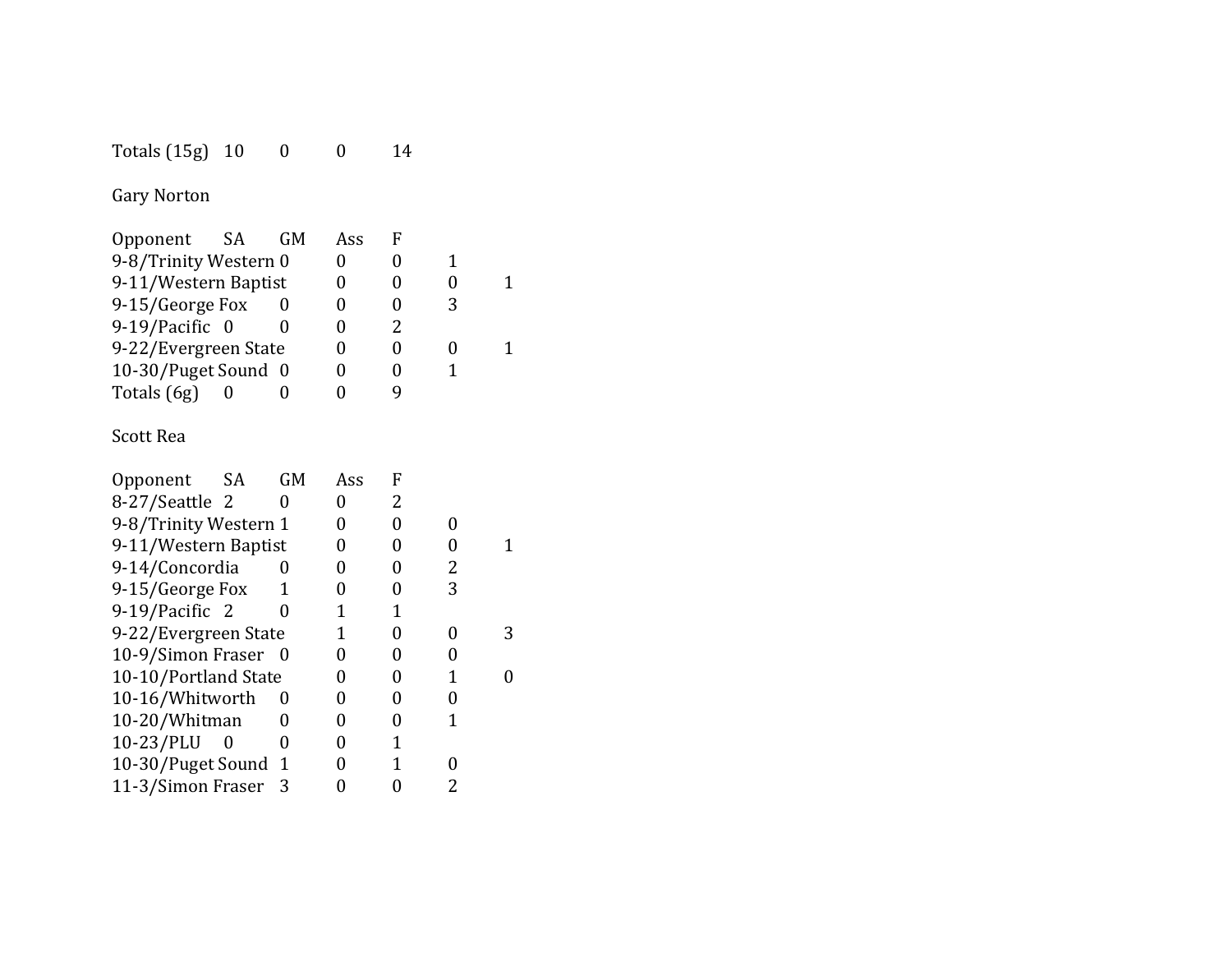#### Totals (14g) 11 0 3 16

Casey Rein

 $Totals (1g) = 0$  0

| Opponent              | SA               | GM             | Ass            | F              |              |   |
|-----------------------|------------------|----------------|----------------|----------------|--------------|---|
| 8-27/Seattle          | $\boldsymbol{0}$ | 0              | 0              | $\overline{0}$ |              |   |
| 9-8/Trinity Western 5 |                  |                | 2              | $\mathbf{1}$   | 0            |   |
| 9-11/Western Baptist  |                  |                | 3              | 1              | 0            | 0 |
| 9-14/Concordia        |                  | 2              | 1              | $\overline{0}$ | 0            |   |
| 9-15/George Fox       |                  | 0              | $\overline{0}$ | 1              | $\mathbf{1}$ |   |
| 9-19/Pacific 7        |                  | 2              | 0              | 0              |              |   |
| 9-22/Evergreen State  |                  |                | 2              | $\mathbf 1$    | 0            | 2 |
| 9-25/Linfield 0       |                  | 0              | 0              | 1              |              |   |
| 9-29/Puget Sound      |                  | 2              | $\overline{0}$ | $\overline{1}$ | $\mathbf{1}$ |   |
| 10-2/Western Wash.6   |                  |                | 1              | 1              | 3            |   |
| 19-6/Seattle 3        |                  | 0              | $\overline{0}$ | 1              |              |   |
| 10-9/Simon Fraser     |                  | 2              | 1              | $\overline{0}$ | 0            |   |
| 10-10/Portland State  |                  |                | 5              | $\overline{0}$ | 0            | 3 |
| 10-16/Whitworth       |                  | 3              | 0              | 0              | 1            |   |
| 10-20/Whitman         |                  | 3              | $\overline{0}$ | $\overline{0}$ | $\mathbf{1}$ |   |
| 10-23/PLU             | 5                | 1              | 0              | 1              |              |   |
| 10-30/Puget Sound     |                  | 1              | 1              | $\overline{0}$ | $\mathbf 1$  |   |
| 11-3/Simon Fraser     |                  | $\overline{2}$ | 1              | 0              | $\mathbf{1}$ |   |
| Totals (18g) 51       |                  | 12             | 4              | 17             |              |   |
| Donovan Russell       |                  |                |                |                |              |   |
| Opponent              | SA               | <b>GM</b>      | Ass            | F              |              |   |
| 10-30/Puget Sound     |                  | 0              | 0              | 0              | 3            |   |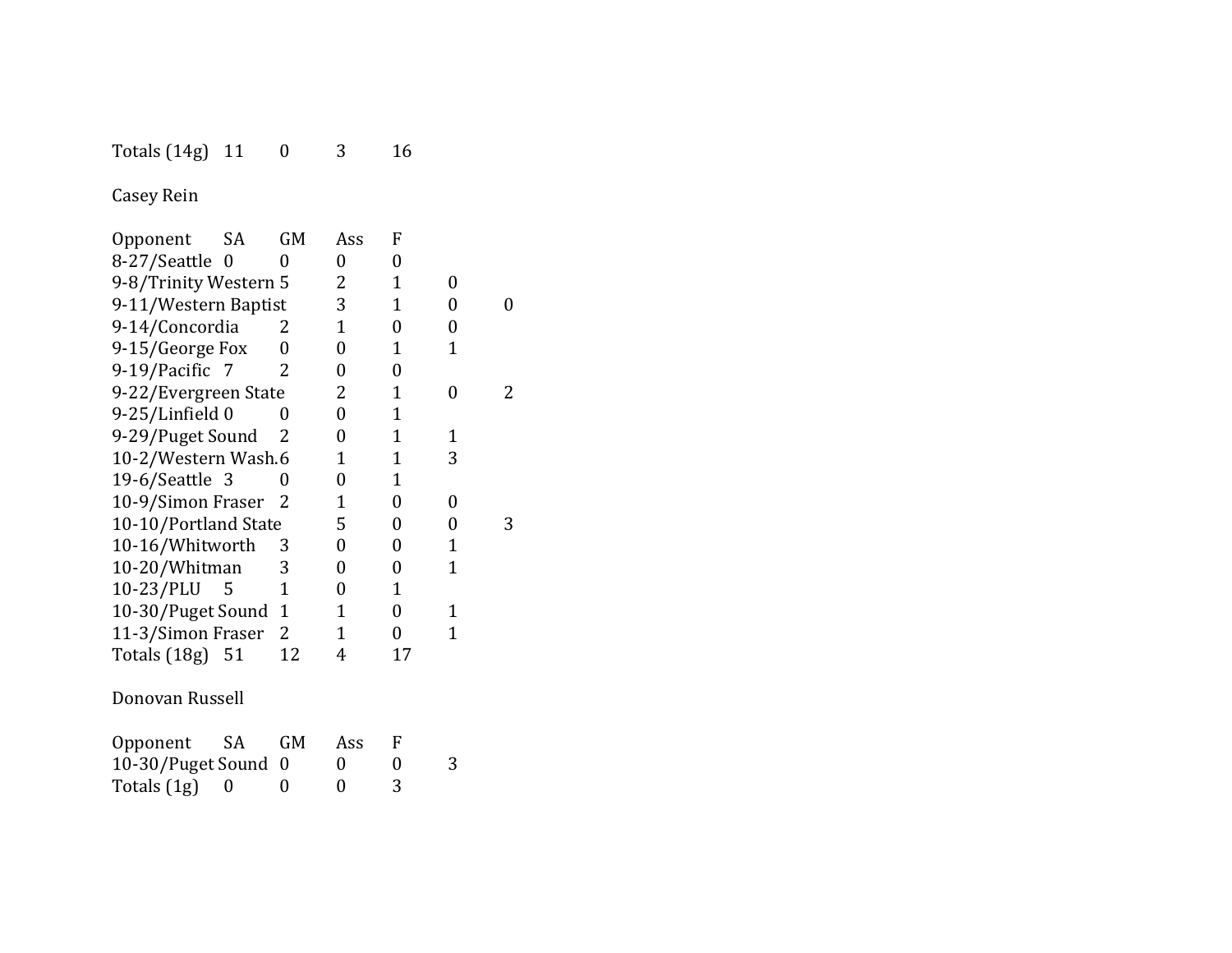#### Scott Smith

| Opponent                    | SA               | GM        | Ass          | F              |   |
|-----------------------------|------------------|-----------|--------------|----------------|---|
| 9-8/Trinity Western 1       |                  |           | 0            | 0              | 0 |
| 9-14/Concordia              |                  | 0         | 0            | $\overline{0}$ | 0 |
| 9-15/George Fox             |                  | 1         | 0            | 0              | 3 |
| 9-19/Pacific 0              |                  | 0         | 0            | 0              |   |
| 9-22/Evergreen State        |                  |           | $\mathbf{1}$ | $\overline{0}$ | 0 |
| 9-25/Linfield 1             |                  | 0         | 2            | 0              |   |
| 9-29/Puget Sound            |                  | 2         | 0            | 0              | 1 |
| 10-2/Western Wash.2         |                  |           | 0            | 1              | 0 |
| $19-6$ /Seattle 0           |                  | 0         | 0            | 1              |   |
| 10-9/Simon Fraser           |                  | 2         | 0            | 0              | 1 |
| 10-10/Portland State        |                  |           | 1            | 0              | 0 |
| 10-16/Whitworth             |                  | 0         | 0            | 0              | 0 |
| 10-20/Whitman               |                  | 1         | 0            | 0              | 2 |
| Totals $(13g)$ 12           |                  | 0         | 3            | 13             |   |
| Ian Thomas                  |                  |           |              |                |   |
| Opponent                    | SA               | <b>GM</b> | Ass          | F              |   |
| 8-27/Seattle                | $\boldsymbol{0}$ | 0         | 0            | 1              |   |
| 9-8/Trinity Western 1       |                  |           | 0            | 0              | 1 |
| 9-14/Concordia              |                  | 0         | 0            | 0              | 2 |
| $\sim$ $\sim$<br>$\sqrt{ }$ |                  |           |              |                | ົ |

| 9-14/Concordia      |   | 0 |   |
|---------------------|---|---|---|
| 9-15/George Fox     |   |   | 2 |
| 9-19/Pacific 0      |   |   |   |
| 10-20/Whitman       |   |   |   |
| 10-23/PLU           | 0 | 3 |   |
| 10-30/Puget Sound 0 |   |   |   |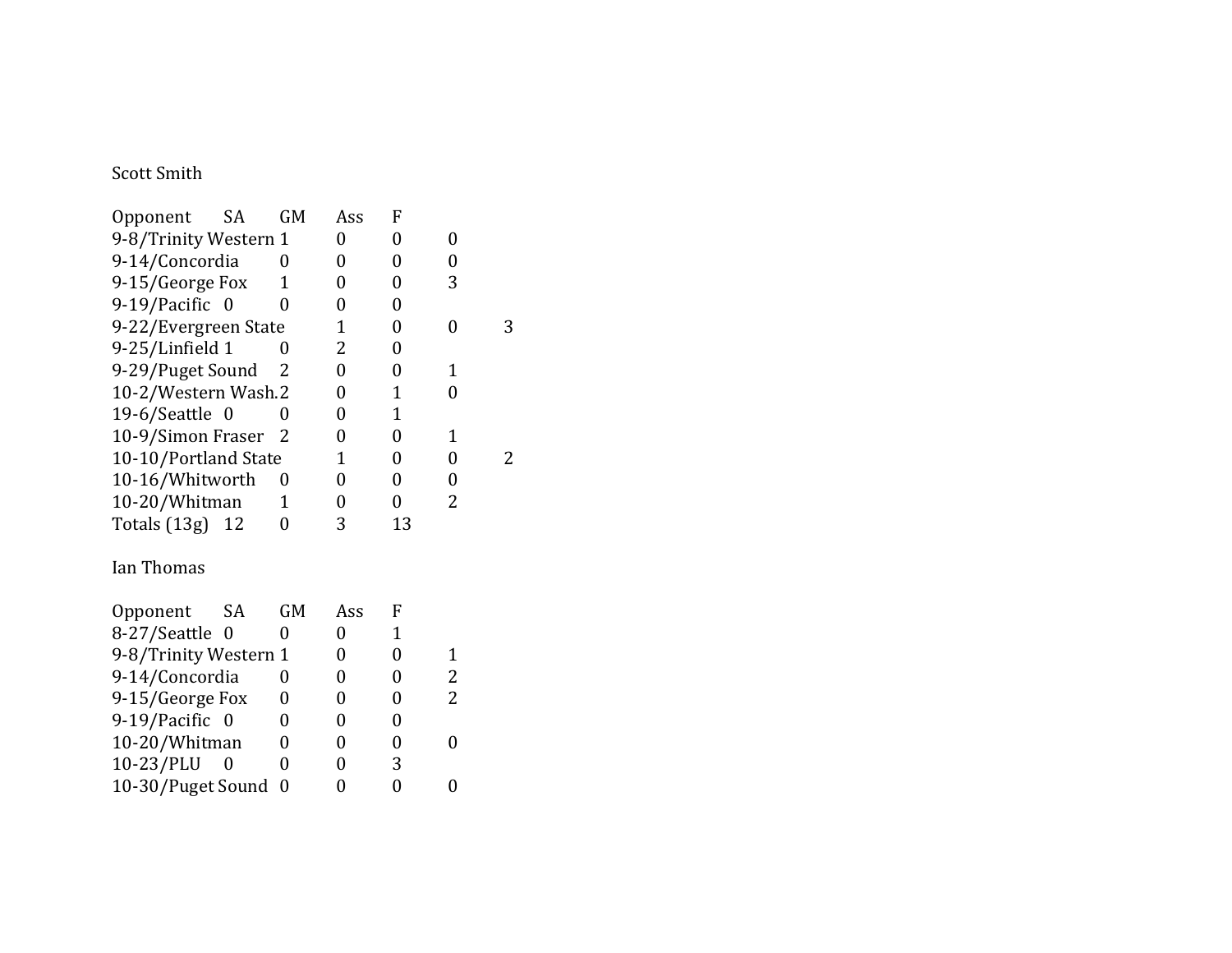#### $Totals (8g)$  1 0 0

Scott Thompson

-29/Puget Sound 2

| Opponent             | SA             | GM             | Ass            | F              |              |   |
|----------------------|----------------|----------------|----------------|----------------|--------------|---|
| 8-27/Seattle         | $\overline{0}$ | 0              | 0              | 0              |              |   |
| 9-11/Western Baptist |                |                | 0              | $\overline{0}$ | 0            | 0 |
| 9-14/Concordia       |                | 0              | 0              | 0              | 3            |   |
| 9-15/George Fox      |                | 0              | 0              | 0              | 2            |   |
| 9-19/Pacific 2       |                | 0              | 0              | 4              |              |   |
| 9-22/Evergreen State |                |                | 0              | 0              | 0            | 5 |
| 9-25/Linfield 0      |                | 0              | 0              | 6              |              |   |
| 9-29/Puget Sound     |                | 0              | 0              | 0              | 3            |   |
| 10-2/Western Wash.0  |                |                | 0              | $\overline{0}$ | $\mathbf{1}$ |   |
| $10-6$ /Seattle 0    |                | 0              | 1              | 4              |              |   |
| 10-9/Simon Fraser    |                | 0              | 0              | $\overline{0}$ | $\mathbf 1$  |   |
| 10-10/Portland State |                |                | 0              | $\overline{0}$ | 0            | 1 |
| 10-16/Whitworth      |                | 0              | 0              | $\overline{0}$ | 3            |   |
| 10-20/Whitman        |                | 1              | 0              | 0              | 2            |   |
| 10-23/PLU            | 0              | 0              | $\overline{0}$ | $\mathbf{1}$   |              |   |
| Opponent             | SA             | GM             | Ass            | F              |              |   |
| 10-30/Puget Sound    |                | 0              | 0              | $\overline{0}$ | 0            |   |
| 11-3/Simon Fraser    |                | $\overline{0}$ | 0              | $\mathbf{1}$   | 1            |   |
| Totals (17g) 3       |                | 0              | 2              | 37             |              |   |
| Jeff Varden          |                |                |                |                |              |   |
| Opponent             | SA             | GM             | Ass            | F              |              |   |
| 9-25/Linfield 0      |                | 0              | 0              | 3              |              |   |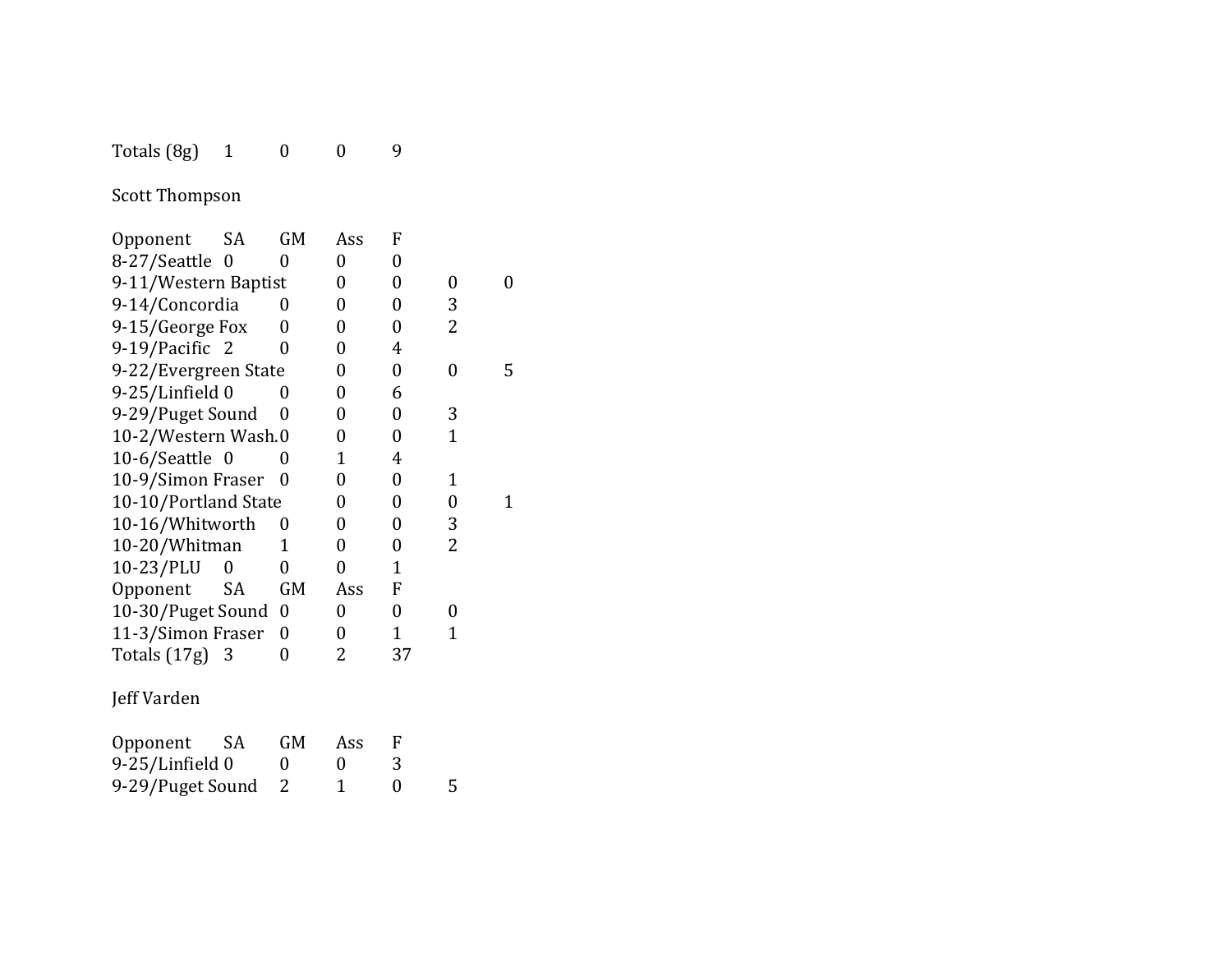| 10-2/Western Wash.3  |  |    |   |  |
|----------------------|--|----|---|--|
| 10-9/Simon Fraser 0  |  |    | 2 |  |
| 10-10/Portland State |  |    |   |  |
| 10-16/Whitworth      |  |    | 2 |  |
| 10-20/Whitman        |  |    |   |  |
| $10-23/PLU$          |  | 4  |   |  |
| 10-30/Puget Sound 1  |  | 0  |   |  |
| Totals (9g)          |  | 25 |   |  |
|                      |  |    |   |  |

#### Darren Watters

| Opponent              | <b>SA</b> | GM           | Ass | F |  |
|-----------------------|-----------|--------------|-----|---|--|
| 8-27/Seattle 0        |           |              |     |   |  |
| 9-8/Trinity Western 0 |           |              | 0   |   |  |
| 9-11/Western Baptist  |           |              |     |   |  |
| 9-14/Concordia        |           |              |     |   |  |
| 9-15/George Fox       |           |              |     |   |  |
| 9-19/Pacific 2        |           | 0            |     |   |  |
| 9-22/Evergreen State  |           |              |     |   |  |
| 9-25/Linfield 0       |           |              |     |   |  |
| $10-6$ /Seattle 0     |           |              | 0   |   |  |
| 10-9/Simon Fraser     |           | $\mathbf{0}$ |     |   |  |
| 10-10/Portland State  |           |              | 0   |   |  |
| 10-20/Whitman         |           | 0            | 0   |   |  |
| 10-30/Puget Sound 1   |           |              |     |   |  |
| 11-3/Simon Fraser     |           | -1           |     |   |  |
| Totals $(14g)$        | - 5       |              |     | 8 |  |
|                       |           |              |     |   |  |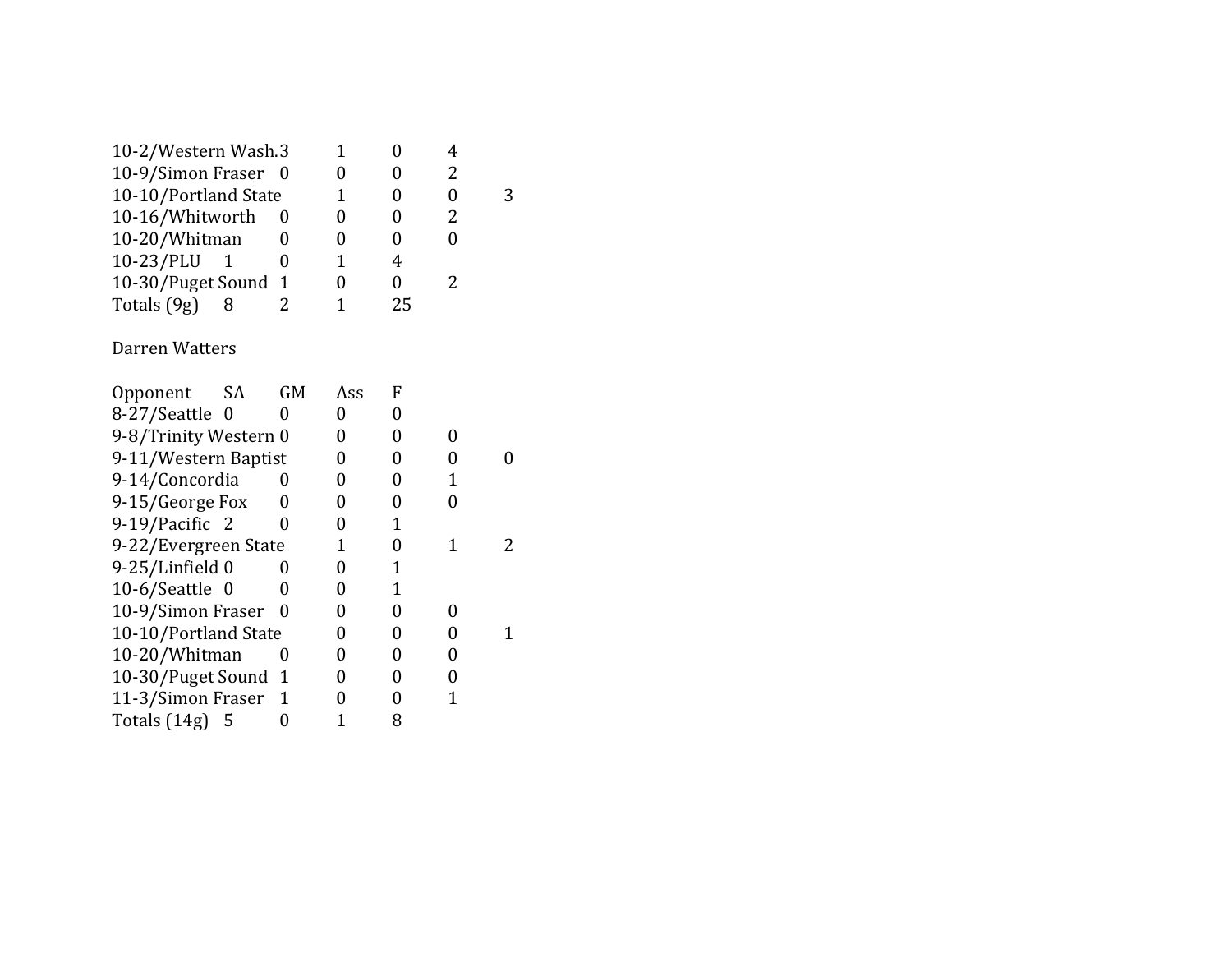#### Kevin Steenis

| Opponent                 | Min | GA  | Sv  | CА | Dec.        |   |   |
|--------------------------|-----|-----|-----|----|-------------|---|---|
| 8-27/Seattle 90          |     | 1   | 5   | 3  | W           |   |   |
| 9-8/Trinity Western 45   |     |     | 2   | 1  | 1           |   |   |
| 9-14/Concordia           |     | 90  | 3   | 5  | 5           | L |   |
| 9-15/George Fox          |     | 120 | 4   | 7  | 4           | L |   |
| 9-19/Pacific 45          |     | 0   | 5   | 4  | W           |   |   |
| 9-22/Evergreen           |     | 120 | 0   | 5  | 3           | W |   |
| 9-29/Puget Sound         |     | 45  | 0   | 3  | 4           |   |   |
| 10-2/Western Wash.120    |     |     | 4   | 3  | 5           | L |   |
| 10-6/Seattle 45          |     |     | 4   | 8  |             |   |   |
| 10-9/Simon Fraser        |     | -90 | 5   | 5  | 5           | L |   |
| 10-10/Portland State     |     |     | 120 | 4  | 3           | 1 | Т |
| 10-16/Whitworth          |     | 90  | 1   | 2  | 3           | L |   |
| 10-20/Whitman            |     | 90  | 2   | 3  | 5           | L |   |
| 10-30/Puget Sound 45     |     |     | 2   | 3  | 1           |   |   |
| Totals (14g) 1155 28     |     |     | 54  | 52 | $3 - 6 - 1$ |   |   |
| Fouls - 1 vs. WWU (10-2) |     |     |     |    |             |   |   |
|                          |     |     |     |    |             |   |   |

#### Tony Graf

| Opponent Min GA        |     | Sv | CA. | Dec. |   |  |
|------------------------|-----|----|-----|------|---|--|
| 9-8/Trinity Western 45 |     |    |     | 3    | W |  |
| 9-11/Western Baptist   |     | 90 |     |      |   |  |
| 9-19/Pacific 45        |     |    |     |      |   |  |
| 9-25/Linfield 90       |     | 3  |     | W    |   |  |
| 9-29/Puget Sound 45    |     |    |     |      | W |  |
| 10-6/Seattle $45$      |     |    |     | W    |   |  |
| $10-23$ /PLU           | 120 |    |     | W    |   |  |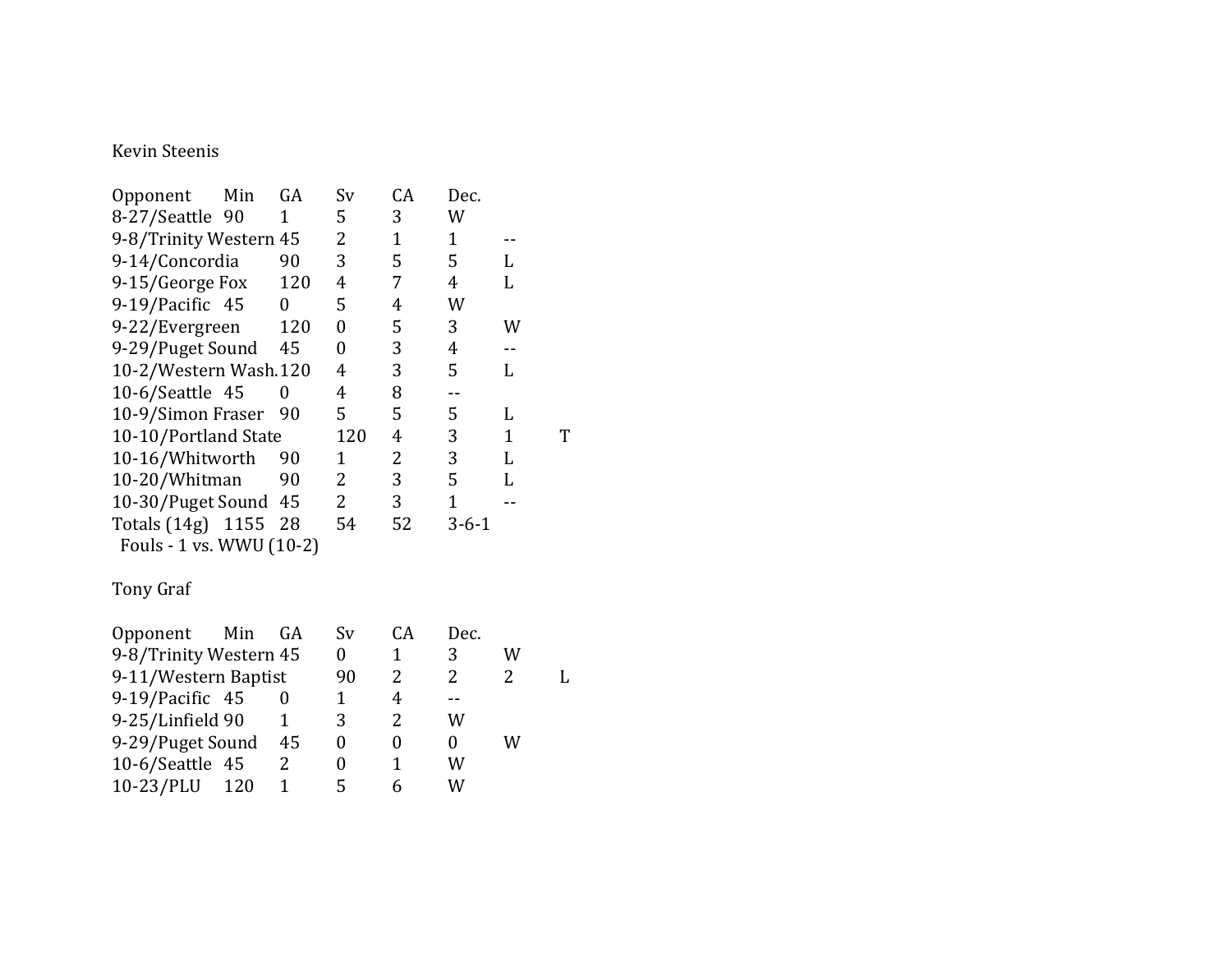10-30/Puget Sound 45 0 3 0 W<br>11-3/Simon Fraser 120 3 8 7 L 11-3/Simon Fraser 120 3 8 7 L Totals (6g) 645 9 23 25 6-2 Fouls - 1 vs. Linfield  $(9-25)$ ; Assists - 1 vs. UPS  $(9-29)$ 

**Opponents** 

| Min                  | GA  | Sv                                                                                              | CA             | Dec. |   |   |
|----------------------|-----|-------------------------------------------------------------------------------------------------|----------------|------|---|---|
| 8-27/Seattle 90      | 2   | 4                                                                                               | 2              | L    |   |   |
|                      |     | 4                                                                                               | 9              | 7    | L |   |
| 9-11/Western Baptist |     | 90                                                                                              | $\mathbf{1}$   | 5    | 8 | W |
| 9-14/Concordia       | 90  | 1                                                                                               | $\mathbf{1}$   | 3    | W |   |
| 9-15/George Fox      | 120 | 2                                                                                               | 2              | 3    | W |   |
| 9-19/Pacific 90      | 3   | 7                                                                                               | 8              | L    |   |   |
|                      |     | 120                                                                                             | 3              | 7    | 8 |   |
| 9-25/Linfield 90     | 3   | 4                                                                                               | 2              | L    |   |   |
| 9-29/Puget Sound     | 90  | 2                                                                                               | 6              | 2    | L |   |
|                      |     | 3                                                                                               | 17             | 15   | W |   |
| 19-6/Seattle 90      | 3   | 5                                                                                               | 4              | L    |   |   |
| 10-9/Simon Fraser    | 90  | 1                                                                                               | $\overline{2}$ | 2    | W |   |
| 10-10/Portland State |     | 120                                                                                             | 4              | 8    | 6 | T |
| 10-16/Whitworth      | 90  | 0                                                                                               | 4              | 10   | W |   |
| 10-20/Whitman        | 90  | 1                                                                                               | 4              | 7    | W |   |
| 120                  | 2   | 3                                                                                               | 4              | L    |   |   |
|                      |     | 5                                                                                               | 5              | 6    | L |   |
| 11-3/Simon Fraser    | 120 | 2                                                                                               | 3              | 9    | W |   |
| 42                   | 96  | 106                                                                                             | $8 - 9 - 1$    |      |   |   |
|                      |     | 9-8/Trinity Western 90<br>9-22/Evergreen State<br>10-2/Western Wash.120<br>10-30/Puget Sound 90 |                |      |   |   |

YELLOW CARDS: Seattle - Rea, Chase, Watters, Opp. 1. Trinity Western - Mullins, Opp. 2. Western Baptist - None. Concordia -Thompson. George Fox - Chase, Murphy, Mullins, Morton, Opp. 1. Pacific - Rea. Evergreen - Thompson, George, Opp. 2.